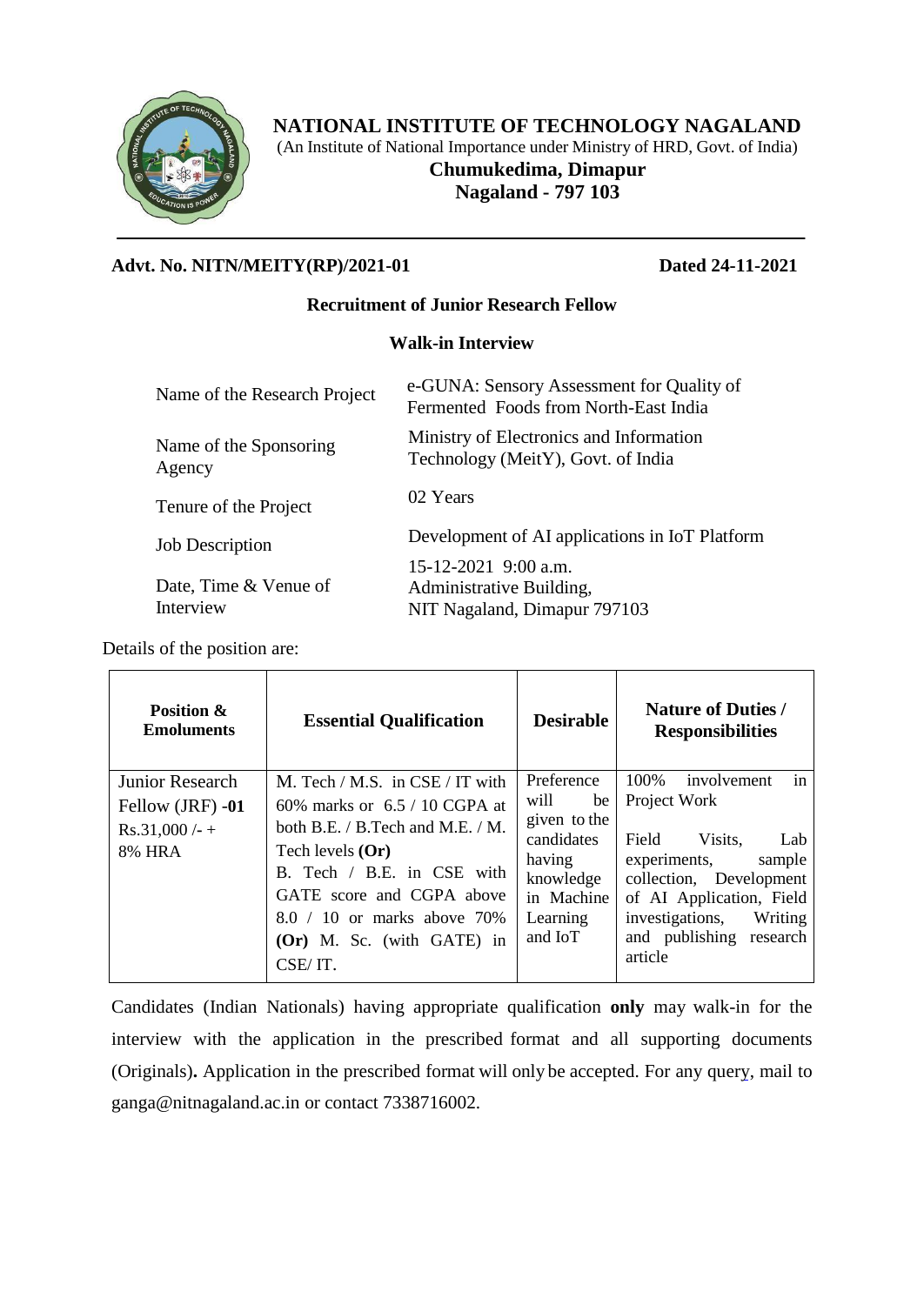## APPLICATION FOR THE POST OF JUNIOR RESEARCH FELLOW



NATIONAL INSTITUTE OF TECHNOLOGY NAGALAND (An Institute of National Importance under Ministry of HRD, Govt. of India) Chumukedima, Dimapur Nagaland - 797 103

### Advt. No. NITN/ MEITY(RP)/2021-01 Dated 24-11-2021

| <b>Please use BLOCK LETTERS:</b> |  |
|----------------------------------|--|
|                                  |  |
|                                  |  |
|                                  |  |
|                                  |  |
|                                  |  |
|                                  |  |
|                                  |  |
|                                  |  |
|                                  |  |
|                                  |  |
|                                  |  |
|                                  |  |
|                                  |  |